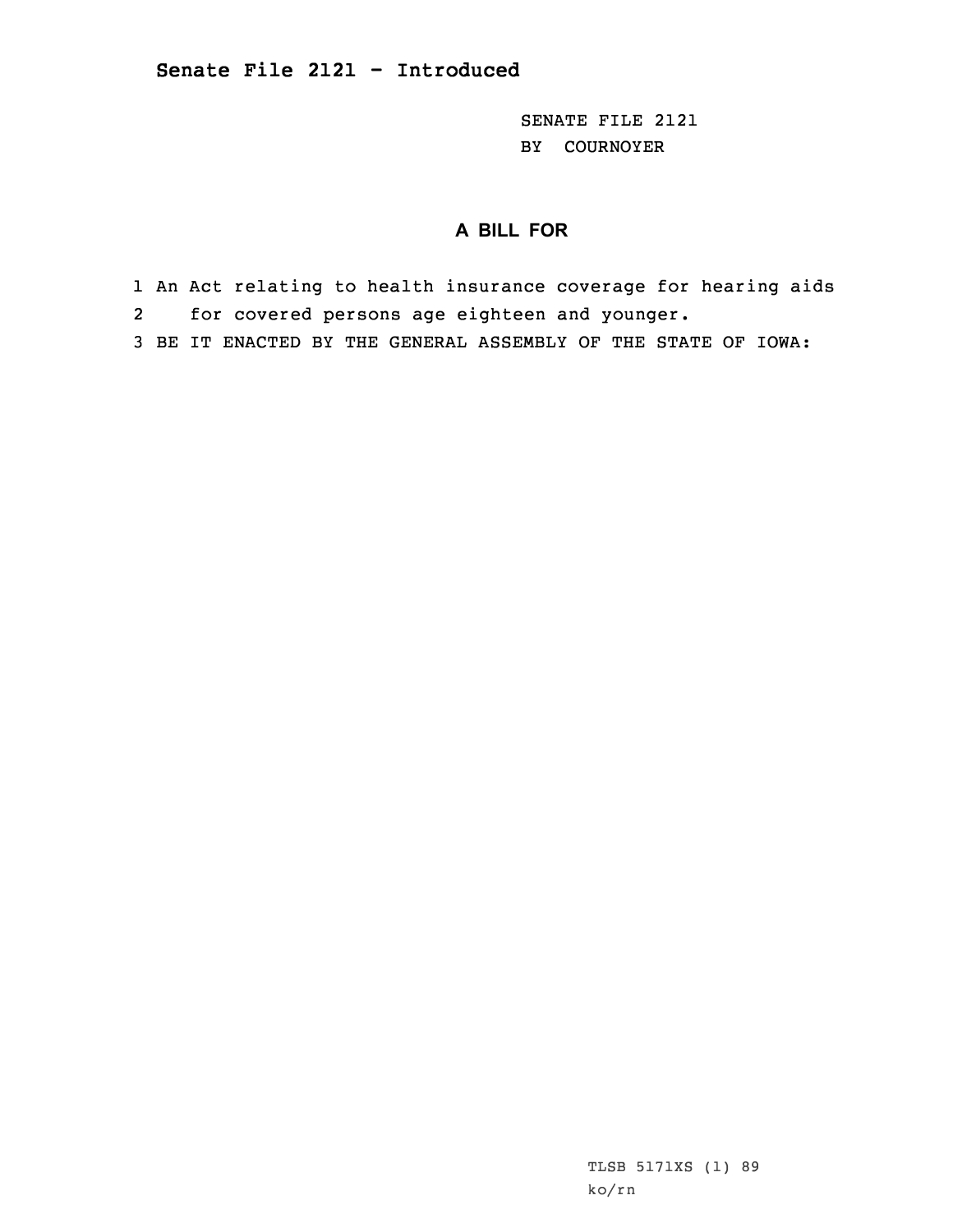1 Section 1. NEW SECTION. **514C.36 Hearing aid coverage for covered persons age eighteen and younger.** 1. *Definitions.* For the purposes of this section: 4 *a. "Audiologist"* means <sup>a</sup> person who engages in the practice of audiology and is licensed in this state pursuant to chapter 6 154F. *b. "Cost-sharing"* means any coverage limit, copayment, coinsurance, deductible, or other out-of-pocket expense required by <sup>a</sup> health carrier. *c. "Covered person"* means the same as defined in section 514J.102. 12 *d. "Health care professional"* means the same as defined in section 514J.102. 14 *e. "Health care services"* means the same as defined in section 514J.102. *f. "Health carrier"* means the same as defined in section 514J.102. *g. "Hearing aid"* means the same as defined in section 19 154A.1. *h. "Hearing aid fitting"* means the same as defined in section 154A.1. 22 *i. "Hearing aid specialist"* means the same as defined in section 154A.1. 24 *j. "Practice of audiology"* means the same as defined in section 154F.1. 2. *Required coverage. a.* Notwithstanding the uniformity of treatment requirements of section 514C.6, <sup>a</sup> health carrier that offers individual, group, or small group contracts, policies, or plans in this state that provide for third-party payment or prepayment of health or medical expenses shall offer coverage for the cost of <sup>a</sup> hearing aid as recommended by <sup>a</sup> health care professional or audiologist for <sup>a</sup> covered person who is age eighteen or 34 younger. *b.* Coverage required under this section shall include all

-1-

LSB 5171XS (1) 89  $k$ o/rn  $1/4$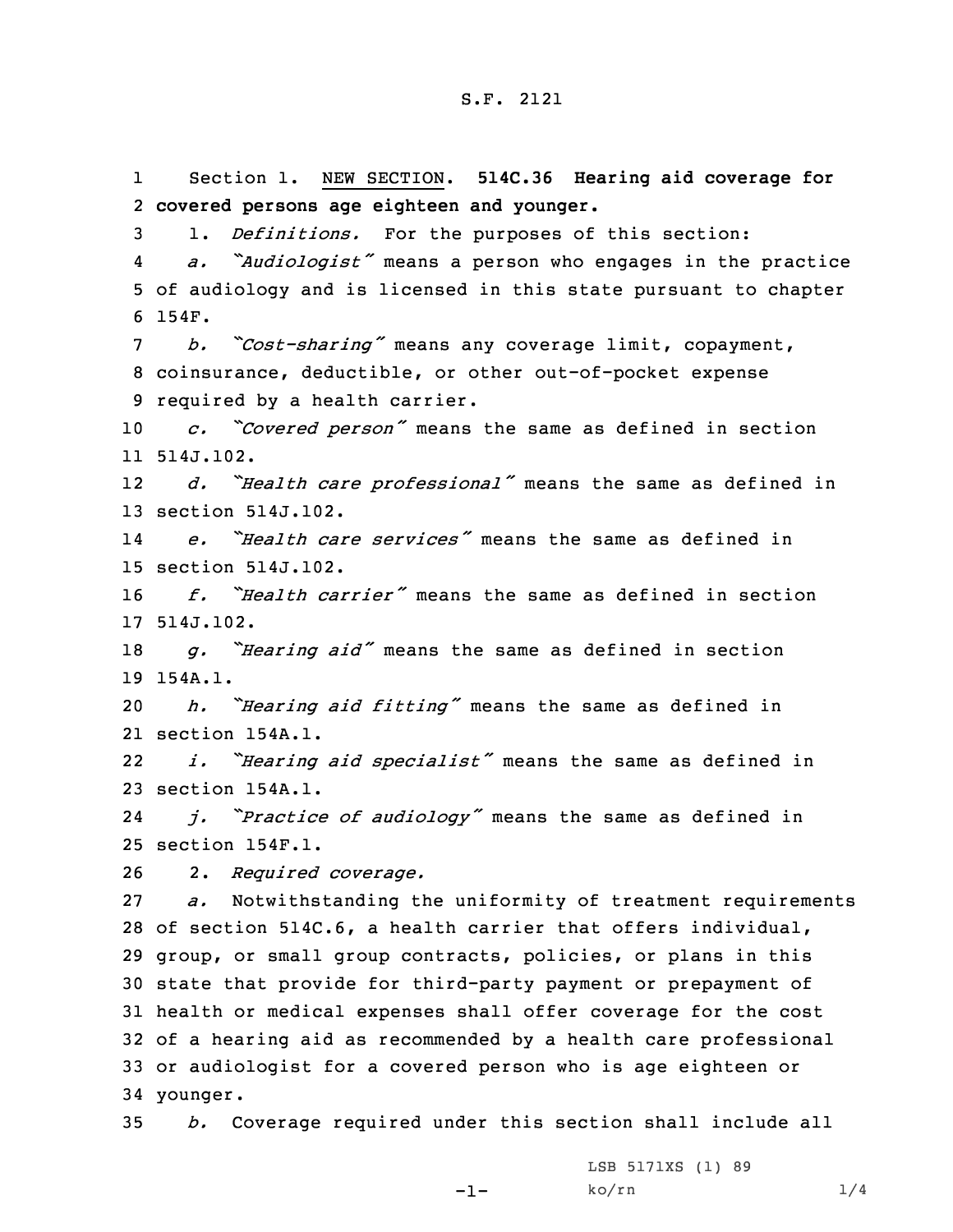## S.F. 2121

1 of the following:

2 (1) Hearing aid fitting and dispensing services conducted 3 by <sup>a</sup> hearing aid specialist, audiologist, or health care 4 professional.

5 (2) The provision of ear molds as necessary to maintain 6 optimal fit of hearing aids.

 (3) Any health care services related to <sup>a</sup> hearing aid, including audiological habilitation or audiological rehabilitation, as recommended by <sup>a</sup> health care professional or audiologist.

11 *c.* Coverage required under this section is limited to one 12 hearing aid for each ear during each consecutive three-year 13 period for <sup>a</sup> covered person who is age eighteen or younger. 14 *d.* Coverage required under this section shall not be less 15 favorable than coverage <sup>a</sup> health carrier offers for general 16 physical illness.

 *e.* Cost-sharing requirements imposed for coverage required under this section shall not be less favorable than cost-sharing requirements imposed by <sup>a</sup> health carrier for general physical illness.

21 3. *Rules.* The commissioner shall adopt rules pursuant to 22 chapter 17A to administer this section.

23 4. *Applicability.*

24 *a.* This section shall apply to the following classes of 25 third-party payment provider contracts, policies, or plans 26 delivered, issued for delivery, continued, or renewed in this 27 state on or after January 1, 2023:

28 (1) Individual or group accident and sickness insurance 29 providing coverage on an expense-incurred basis.

30 (2) An individual or group hospital or medical service 31 contract issued pursuant to chapter 509, 514, or 514A.

32 (3) An individual or group health maintenance organization 33 contract regulated under chapter 514B.

34 (4) <sup>A</sup> plan established for public employees pursuant to 35 chapter 509A.

 $-2-$ 

LSB 5171XS (1) 89 ko/rn 2/4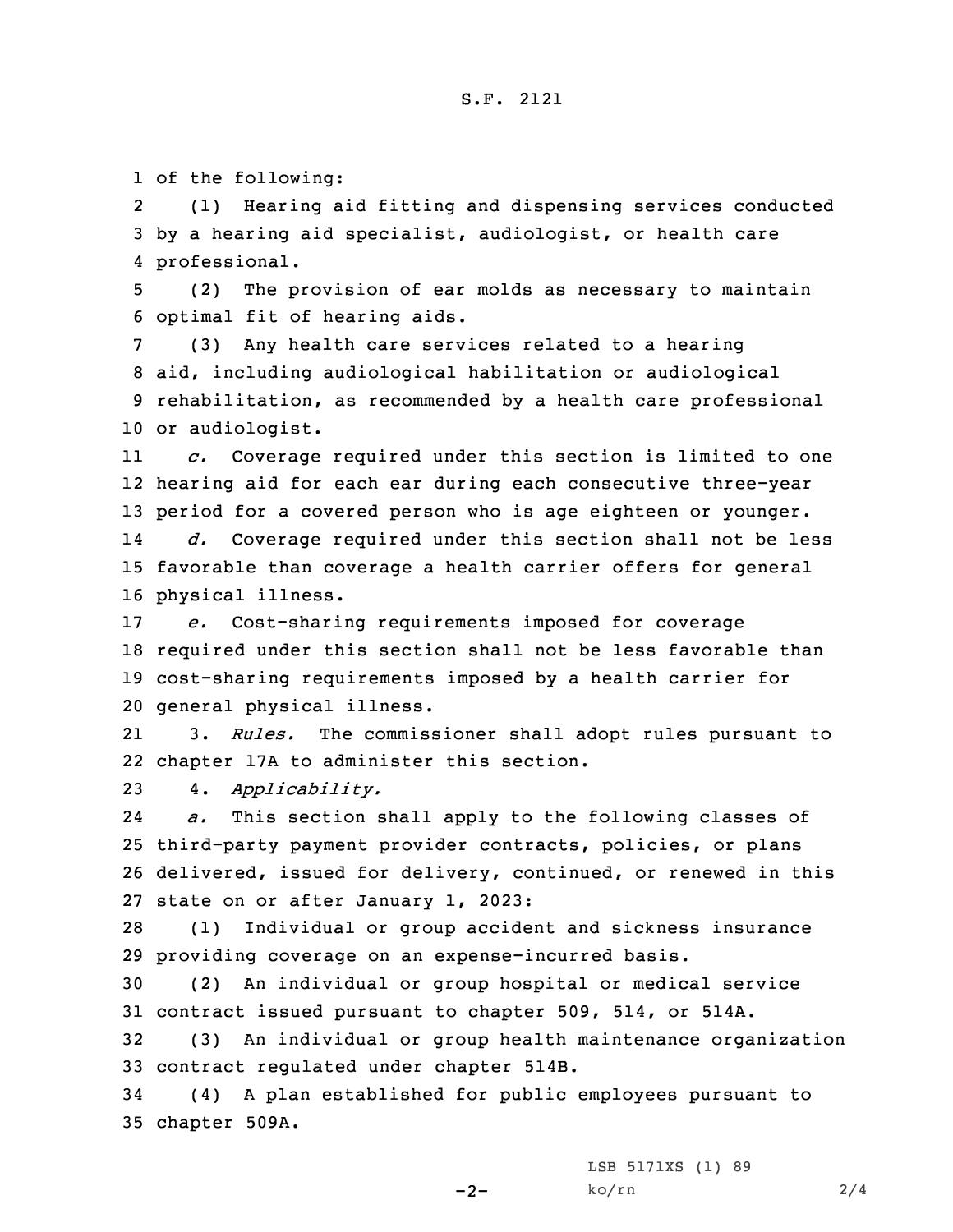S.F. 2121

1 *b.* This section shall not apply to accident-only, specified disease, short-term hospital or medical, hospital confinement indemnity, credit, dental, vision, Medicare supplement, long-term care, basic hospital and medical-surgical expense coverage as defined by the commissioner, disability income insurance coverage, coverage issued as <sup>a</sup> supplement to liability insurance, workers' compensation or similar insurance, or automobile medical payment insurance. EXPLANATION

10 **The inclusion of this explanation does not constitute agreement with** 11**the explanation's substance by the members of the general assembly.**

12 This bill requires <sup>a</sup> health carrier (carrier) that offers individual, group, or small group contracts, policies, or plans in this state that provide for third-party payment or prepayment of health or medical expenses to offer coverage for hearing aids for covered persons age 18 and younger as recommended by <sup>a</sup> health care professional or audiologist. The bill requires the coverage to include hearing aid fitting and dispensing services conducted by <sup>a</sup> hearing aid specialist, audiologist, or health care professional. The coverage must include ear molds as necessary to maintain optimal hearing aid fit and any health care services related to <sup>a</sup> hearing aid, including audiological habilitation or audiological rehabilitation, as recommended by <sup>a</sup> health care professional or audiologist.

26 The bill limits coverage to one hearing aid for each ear 27 during each consecutive three-year period for <sup>a</sup> covered person 28 age 18 or younger.

 The bill requires that coverage cannot be less favorable than coverage <sup>a</sup> carrier offers for general physical illness and <sup>a</sup> carrier is prohibited from imposing less favorable cost-sharing requirements than those imposed for general physical illnesses.

34 The commissioner of insurance is required to adopt rules to 35 administer the bill.

 $-3-$ 

LSB 5171XS (1) 89  $ko/rn$  3/4